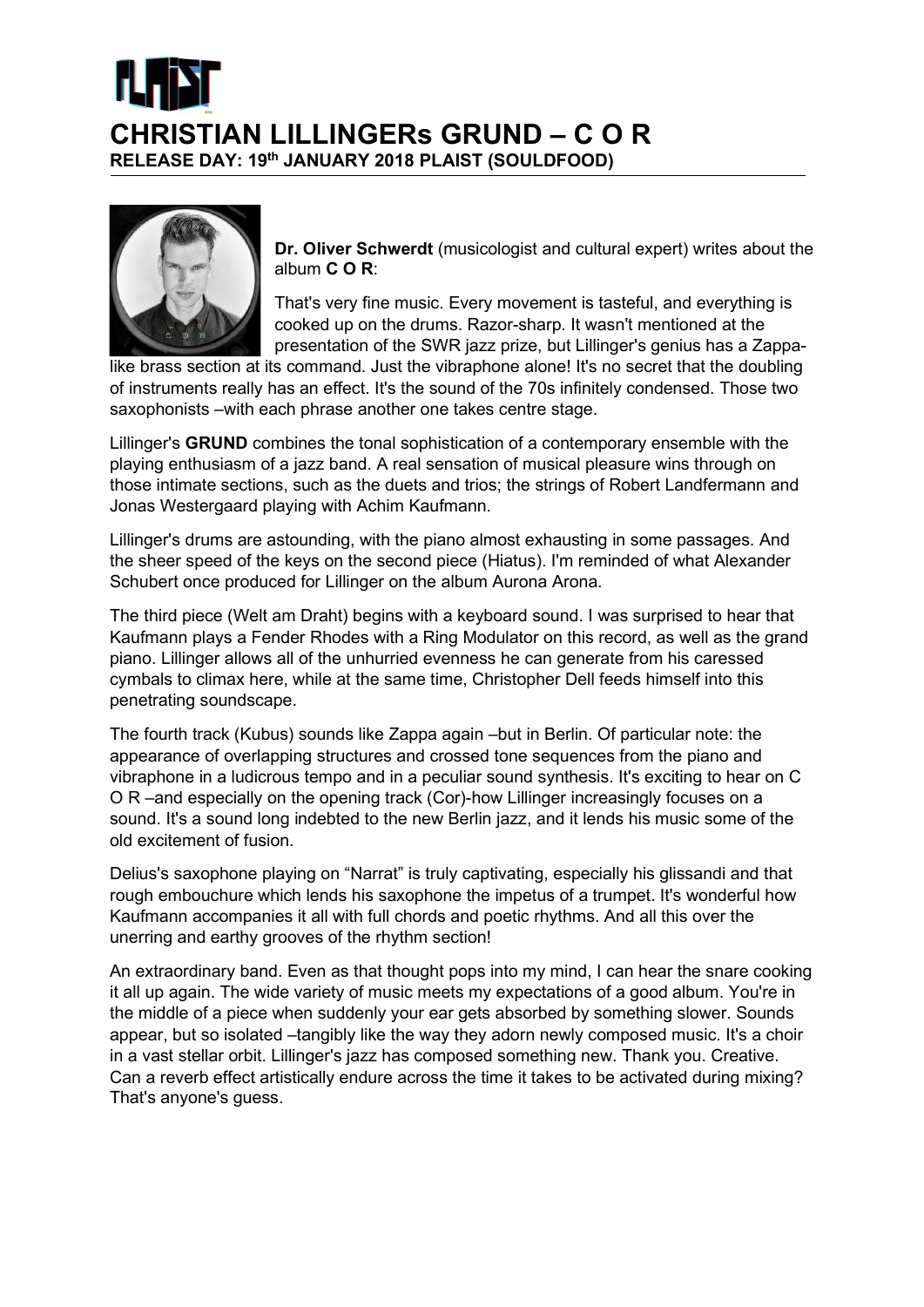# Christian Lillinger on his compositions:

## 01 Cor| (Latin: heart)

Begins with a five bar 5/4 saxophone and vibraphone loop over which the two basses play the theme. In the second section, alto saxophone and vibraphone take on a new theme. Quickly alternating and revolving solos are performed within the grid of this pattern. Finished up with a drum/bass outro.

### 02 Hiatus(Latin: opening, gap, chasm)

Begins with a trio improvisation on two basses and piano. The drums enter later and introduce a consolidated base –the saxophones come in on top of this to form a background choir. Reminiscent of Xenaki's work (Eonta).

### 03 Welt am Draht (Lnch)

This is all about different layers which open up different spaces and depths of field. Stroked cymbals with bass bows on drums; vibraphone with a bass bow; bowed basses; E-Bows inside the piano; theFender Rhodes with effects –they're all used here. It's about tension and time. Inspired by the movie "Welt am Draht" (1973) by Rainer Werner Fassbinder and the mystical atmosphere David Lynch creates in his films (just referenced here as "Lnch").

### 04 Kubus (cube, mountain in Antarctica)

Begins with a quaver-based unison theme, extending from flow to breakdown. Lines that were in unison become faster, while others become slower etc. Reminiscent of the composer Conlon Nancarrow. Time is gathered up, the game is hyped-up and manipulated.

### 05 Carotis (carotid artery)

Begins with a flowing pulse, then starts throbbing with Robert Landfermann's bass runs. Tobias Delius slowly peels off an understated solo on top. In the second section, the vibraphone, Rhodes and piano weave a dense layer together. The improvisational weaving shifts and upsets everything. Memories of the composer Conlon Nancarrow are awakened. Carotis ends with a crossfade on the theme

## 06 Dralau (it's an impresssion of a place where it could go)

It's a theme in AA BB AA BB AA BB form. Over this part the horns act like MCs. Theme A is written in 21/16 time, and B is divided into 5/6/6/5. On top of this, the vibraphone and bass play a melody that rhythmically shifts, getting faster and slower depending on the beat. Rapidily circulating solos and connections are happening here. In a collective improvisation, several actions occur simultaneously across a large field.As a demarcation to the next piece, the ending is deliberately cut rough

#### 07 Narrat (marrative, storytelling)

A rubato theme that moves into a triplet-based 7er groove with a tenor solo by Tobias Delius riding on top.In the second section, the reprise begins split, scratched, and slowed down, with a vast breadth weaved through it. At the end, a dense cloud forms holding a chorus in a similar mood. The thundering climax rends itself apart.

#### 08 Plastik (only on CD and digital)

A conceptual and collective improvisation. Textures and contrasts are hammered out here. It's a reference to plastic (plasticity). The sound behind the sound is improvised. An acoustic plastic forms to generate tonal depth and multi-dimensionality.

## 09 Katrin (dedicated to my wife)

Realtime composing. A duo of vibraphone and percussion with virtuosic communication –it's all worked out and formulated polyphonically. Here we have several beats running across each other in micro-timing.